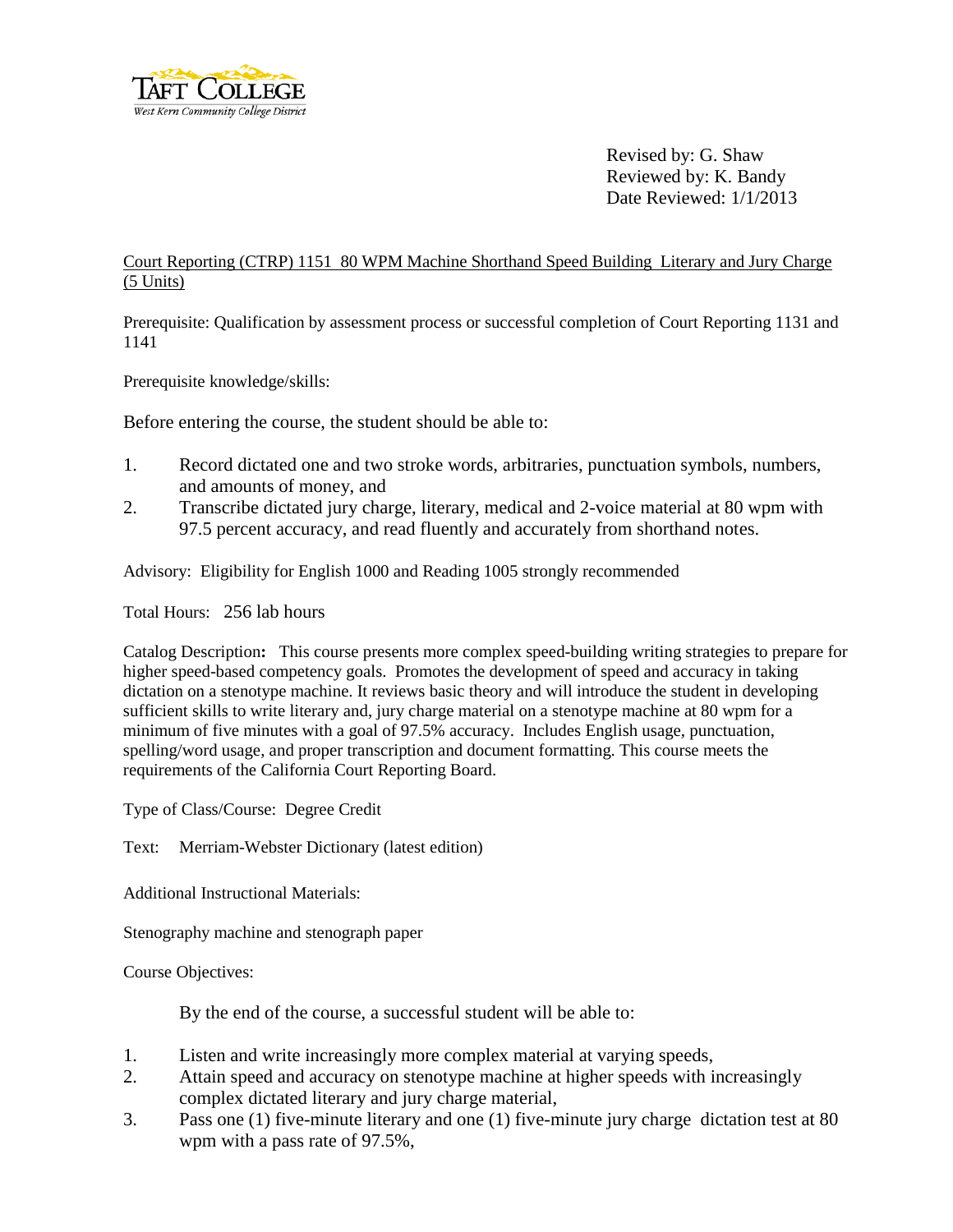

- 4. Use material learned in academics to improve quality of transcripts and work product on and off the stenotype machine,
- 5. Operate a stenotype machine and work to master keyboard,
- 6. Demonstrate effective listening technique in order to transcribe from steno notes verbatim dictation,
- 7. Demonstrate ear-finger coordination in taking dictation as well as in transcription,
- 8. Recognize appropriate words when transcribing from dictated material (i.e. effect/affect or doe/dough); use of conflict-free theory methods,
- 9. Provide correct punctuation in dictated and transcribed material,
- 10. Read steno notes out loud at rapid rate of speed,
- 11. Proofread using proofreader marks,
- 12. Effectively use a dictionary, spell check software, stenographic-computer dictionary and other resources to produce verbatim and usable transcripts,
- 13. Improve ability to meet deadlines with transcribed work product, and
- 14. Develop concentration skills.

Course Scope and Content (laboratory):

- Unit I Speed Building Techniques
	- A. Daily observations
	- B. Dictation at 80 wpm of various complex literary and jury charge material
	- C. Theory techniques through timed dictation tests
	- D. Theory techniques through word usage and spelling tests
	- E. Concentration and listening skills: timed dictation
	- F. Read back steno notes
	- G. Complex material from legal opinion, literary, medical, and multi-voice

## Unit II Dictation/Transcription Outcome

- A. Daily observations
- B. Personal dictionary
- C. Identify homonyms, numbers, possessives and symbols
- D. Writing "briefs", (steno shorthand abbreviations)
- E. Read and transcribe steno notes
- F. Transcribe, edit and proofread timed dictation documents

## Unit III Skills development

- A. Build speed and continue to master writing dictated material
- B. Practice material from various media sources
- C. Lab practice material (CD's, DVD's, tapes, etc) to improve speed

Learning Activities Required Outside of Class:

The students in this class will be given the opportunity to practice with school-approved speedbuilding material a minimum of 1 hour per day outside of the regular class time. Additionally, students are expected to do the following:

- 1. Read material to improve vocabulary, spelling, and word usage,
- 2. Required non-tested transcription,